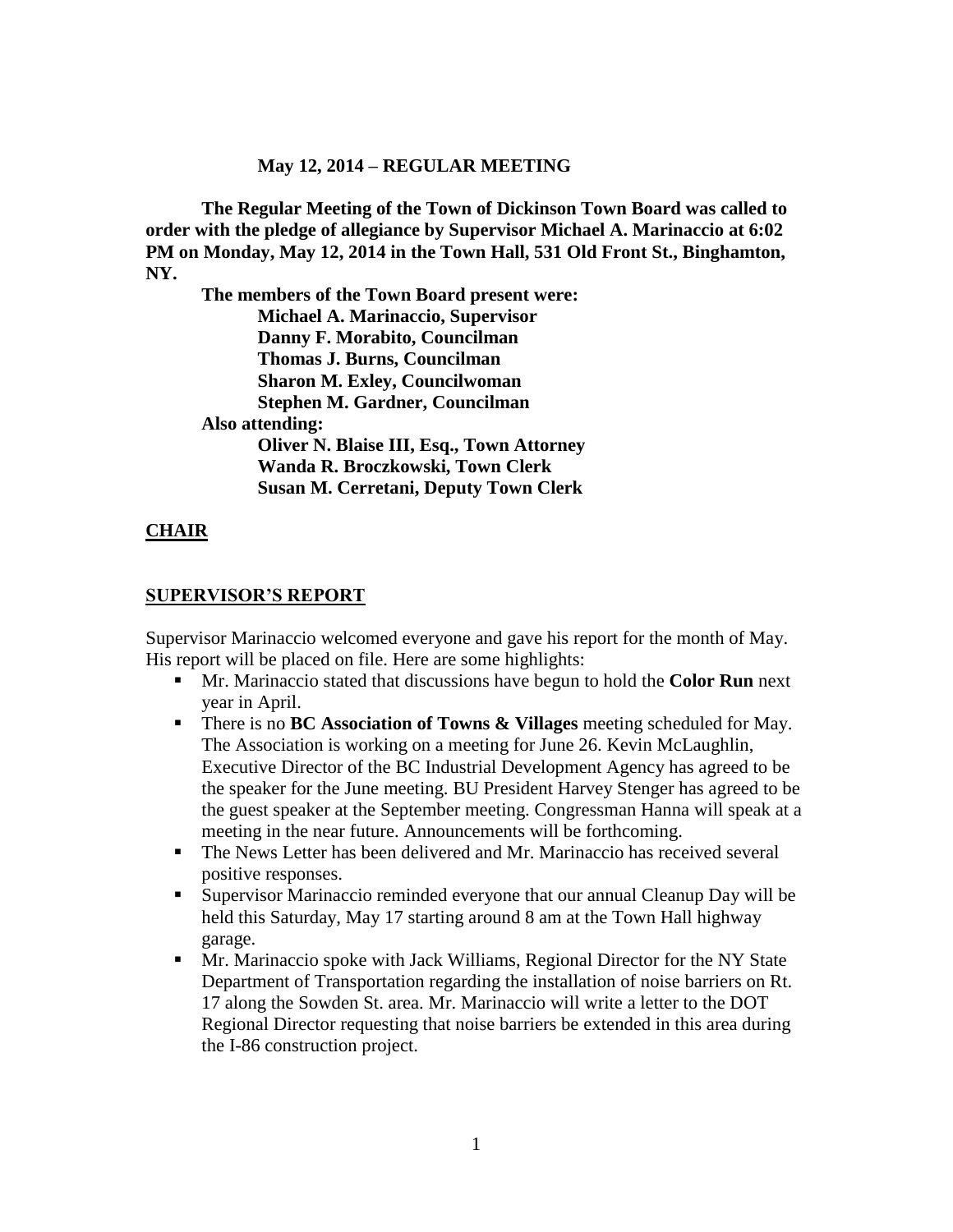- Supervisor Marinaccio spoke with Mr. Jack Williams about getting the highway debris cleaned up along the Rt. 17 W highway that runs along Sowden St. Mr. Marinaccio stated that they also discussed the lack of communication between his department, his contractors and the town regarding the recent work done along Old Front St. and the installation of fiber optic cable and conduit.
- Mr. Marinaccio attended the ACHIEVE Donor Reception on May 9 for the purpose of reviewing the newly renovated workspace and core rooms throughout the Front Street building.
- The next BC Board of Ethics meeting is Tuesday, May 13, 3 pm. The purpose of this meeting is to begin reviewing the financial statements submitted by county elected and appointed officials.
- Supervisor Marinaccio continues to meet with representatives from Cornell Cooperative Extension regarding shared services.
- **NYSEG** warning letters-None received.
- $\blacksquare$  Code violations An appearance ticket was written to answer to exterior property areas and sanitation. Three notices were issued for abandoned and junk vehicles and sanitation violations.
- Dog Control Officer's report Supervisor Marinaccio is in receipt of the monthly report.

# **PUBLIC COMMENTS**

Supervisor Marinaccio opened up the meeting for public comments, there were none.

### **APPROVAL OF MINUTES**

On a motion by Councilman Morabito seconded by Councilman Gardner to approve the Work Session April 7, and Regular Meeting Minutes of April 14, 2014. All in favor. Vote -5 Ayes, Nays-0.

### **ABSTRACTS for Voucher #5 for 5/12/2014**

Abstract Summary of Audited Vouchers for Funds respectively in the amount of \$312,045.58. On Motion from Councilwoman Exley, seconded by Councilman Gardner to approve. Vote  $Ayes - 5$ , Nays  $- 0$ .

Supervisor Marinaccio voting Aye Councilman Morabito voting Aye Councilman Burns voting Aye Councilwoman Exley voting Aye Councilman Gardner voting Aye Unanimously passed and noted as duly adopted.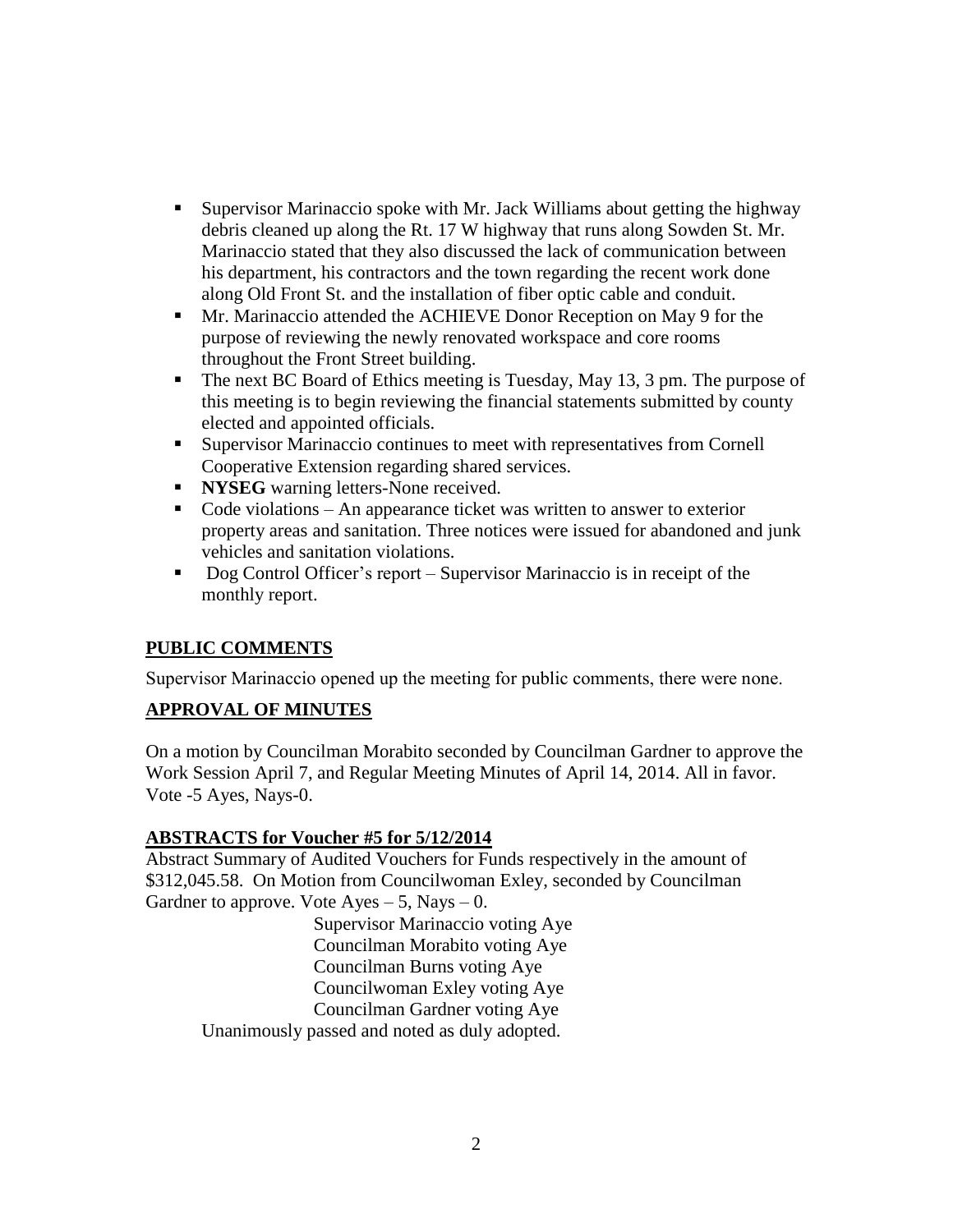#### **ATTORNEY**

#### **RESOLUTION 2014-28**

The following Resolution was offered by Councilwoman Exley, who moved its adoption, seconded by Councilman Morabito.

BE IT RESOLVED, by the Town Board of the Town of Dickinson, Broome County, New York as follows: **Board approving BOND for borrowing for Prospect Terrace Fire Dept truck purchase.**

The question of adoption of the foregoing Resolution was duly put to a vote on roll call which resulted as follows: All in favor. Vote  $Aves - 5$ , Nays  $-0$ .

> Supervisor Marinaccio voting Aye Councilman Morabito voting Aye Councilman Burns voting Aye Councilwoman Exley voting Aye Councilman Gardner voting Aye

All in favor. Resolution attached.

#### **RESOLUTION 2014-29**

The following Resolution was offered by Councilman Morabito, who moved its adoption, seconded by Councilman Burns.

BE IT RESOLVED, by the Town Board of the Town of Dickinson, Broome County, New York as follows: **Supervisor approving BOND for Prospect Terrace Fire Dept truck.**

The question of adoption of the foregoing Resolution was duly put to a vote on roll call which resulted as follows: All in favor. Vote  $Ayes - 5$ , Nays  $- 0$ .

> Supervisor Marinaccio voting Aye Councilman Morabito voting Aye Councilman Burns voting Aye Councilwoman Exley voting Aye Councilman Gardner voting Aye

All in favor. Resolution attached.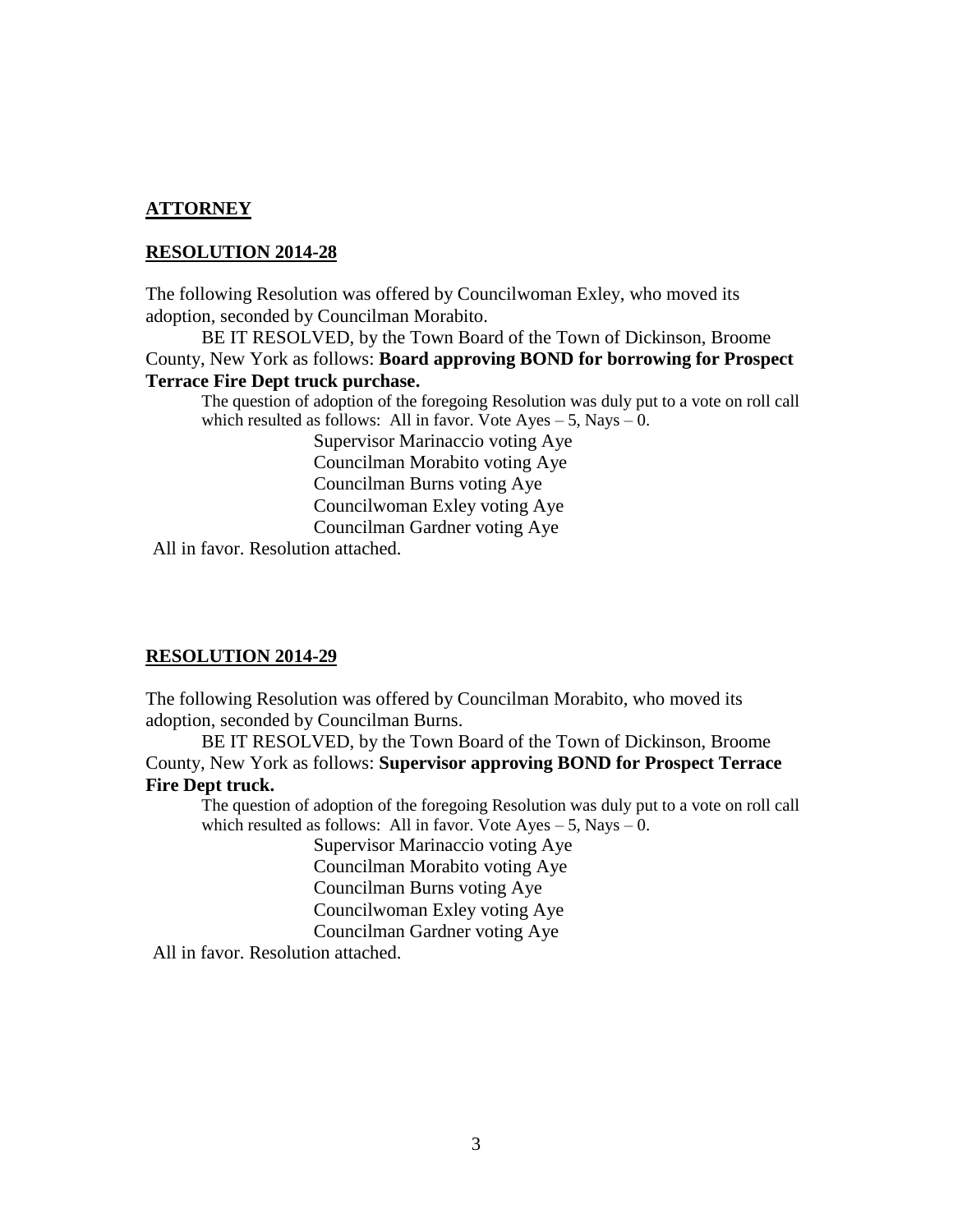#### **RESOLUTION 2014-30**

The following Resolution was offered by Councilman Gardner, who moved its adoption, seconded by Councilwoman Exley.

BE IT RESOLVED, by the Town Board of the Town of Dickinson, Broome County, New York as follows: **Declaring negative environmental impact regarding local law prohibiting deposit of grass in Town roads and ditches.**

The question of adoption of the foregoing Resolution was duly put to a vote on roll call which resulted as follows: All in favor. Vote  $Ayes - 5$ , Nays  $- 0$ .

> Supervisor Marinaccio voting Aye Councilman Morabito voting Aye Councilman Burns voting Aye Councilwoman Exley voting Aye Councilman Gardner voting Aye

All in favor. Resolution attached.

#### **RESOLUTION 2014-31**

The following Resolution was offered by Councilwoman Exley, who moved its adoption, seconded by Councilman Gardner.

BE IT RESOLVED, by the Town Board of the Town of Dickinson, Broome County, New York as follows: **Local law prohibiting deposit of grass in Town roads and ditches.**

The question of adoption of the foregoing Resolution was duly put to a vote on roll call which resulted as follows: All in favor. Vote  $Ayes - 5$ , Nays  $- 0$ .

> Supervisor Marinaccio voting Aye Councilman Morabito voting Aye Councilman Burns voting Aye Councilwoman Exley voting Aye Councilman Gardner voting Aye

All in favor. Local law is attached.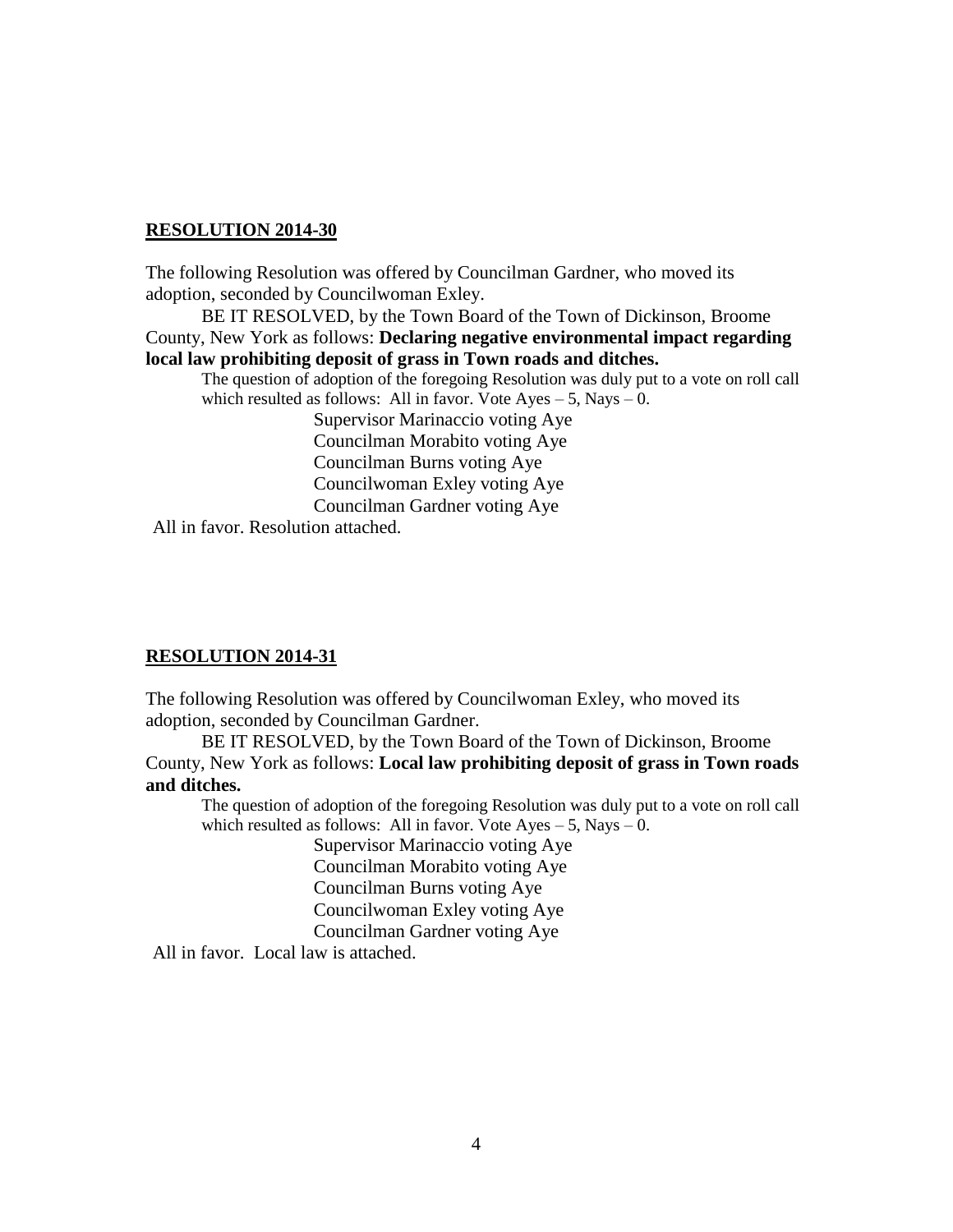### **RESOLUTION 2014-32**

The following Resolution was offered by Councilman Morabito, who moved its adoption, seconded by Councilman Burns.

BE IT RESOLVED, by the Town Board of the Town of Dickinson, Broome County, New York as follows: **Declaring negative environmental impact regarding local law implementing water service capital improvement.**

The question of adoption of the foregoing Resolution was duly put to a vote on roll call which resulted as follows: All in favor. Vote Ayes  $-5$ , Nays  $-0$ .

> Supervisor Marinaccio voting Aye Councilman Morabito voting Aye Councilman Burns voting Aye Councilwoman Exley voting Aye Councilman Gardner voting Aye

All in favor. Resolution attached.

#### **RESOLUTION 2014-33**

The following Resolution was offered by Councilman Gardner, who moved its adoption, seconded by Councilwoman Exley.

BE IT RESOLVED, by the Town Board of the Town of Dickinson, Broome County, New York as follows: **Local law implementing water service capital improvement charge.**

The question of adoption of the foregoing Resolution was duly put to a vote on roll call which resulted as follows: All in favor. Vote  $Ayes - 5$ , Nays  $- 0$ .

> Supervisor Marinaccio voting Aye Councilman Morabito voting Aye Councilman Burns voting Aye Councilwoman Exley voting Aye Councilman Gardner voting Aye

All in favor. Local law attached.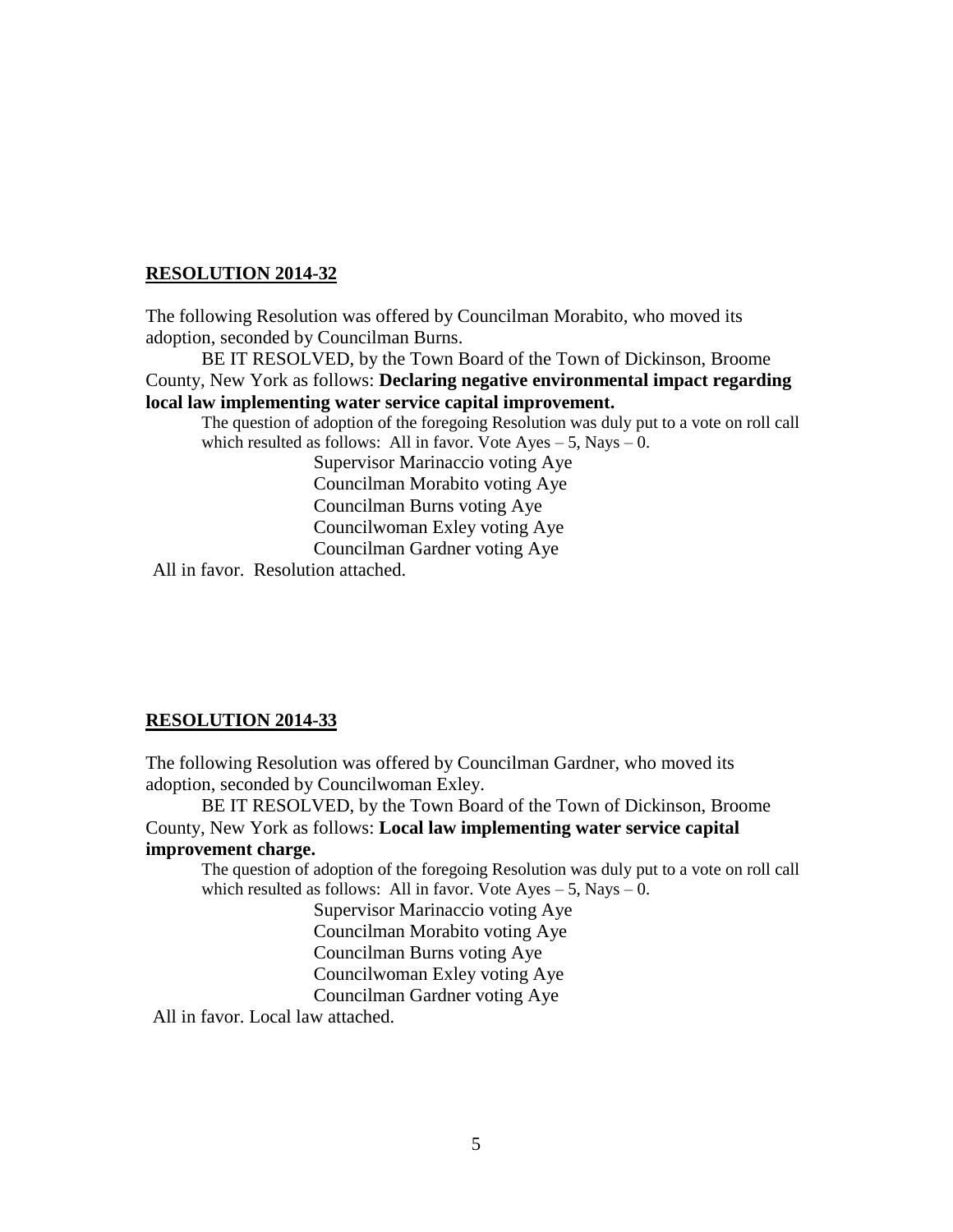## **BURKE AGREEMENT OF PROPERTY FOR EXTENSION OF PHELPS STREET**

Mrs. Burke has agreed to donate the parcel for the extension of **Phelps Street** to connect in with Rogers Mountain Way. Attorney Blaise will set up a meeting with Town Assessor Jack Cahill regarding Mrs. Burke's Phelps Street property to discuss whether the Town can put anything in writing to reassure Mrs. Burke that her donation of property will not increase her assessment while the property is undeveloped. The Town will not take the property by easement; we will actually take ownership of the property so it will reduce the area that she owns. If she put a development in play in the future, the assessment would increase.

## **EASEMENTS FOR GLENWOOD ROAD SPRING WATERLINE PROJECT (BOCES & BDC)**

Supervisor Joel Kie and Mr. Miller of the Water Department met with **BOCES**. **BOCES** will be voting to approve the property easement for the waterline project at their June meeting, which is the first or second week of June. **BDC** will allow the Town to use or access the property during the water line project without giving a permanent easement.

# **SHARED SERVICES AGREEMENT WITH CORNELL COOPERATIVE EXTENSION**

Mr. Blaise will report back in June whether the Town can and/or want to enter into a shared services agreement. Supervisor Marinaccio suggested that we take a look at the value of services on both sides to determine if we want to proceed.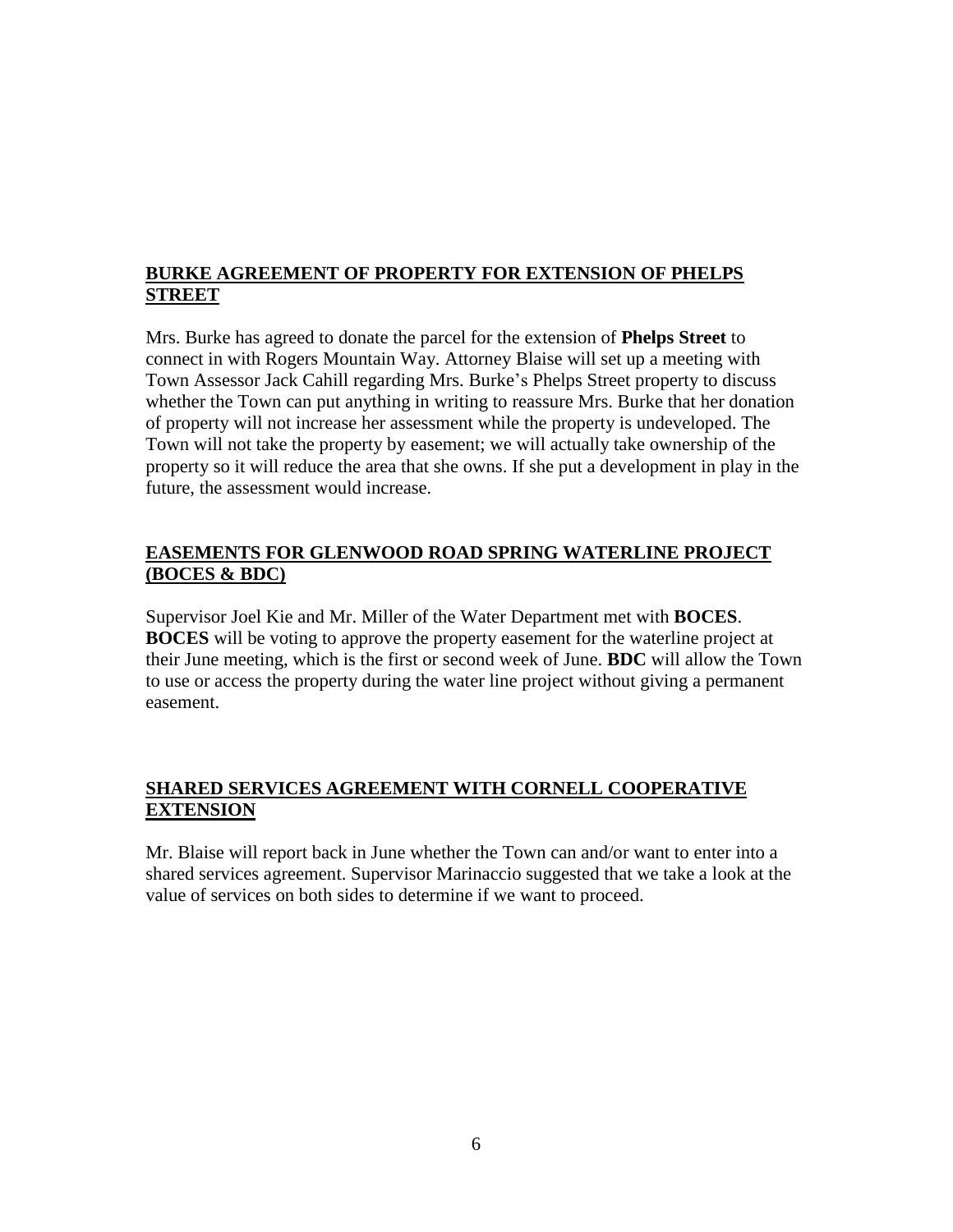## **SUPPORTING ELIMINATION OF VILLAGE OF PORT DICKINSON REGISTRAR IDENTIFICATION NUMBER**

Attorney Oliver Blaise is working through the process of eliminating the **State Registrar** number. He is working on formalizing the consolidation which occurred decades ago. Mr. Blaise is looking into the process that the **Health Department** would require and additionally, a resolution with the county.

## **INTER-MUNICIPAL AGREEMENT**

Attorney Blaise opened a discussion pertaining to the **Broome Tioga Stormwater Coalition for Federal Phase II MS4 Stormwater** Implementation in Broome and Tioga Counties Agreement. Town of Dickinson Engineer Ron Lake recommended that the Town of Dickinson agree to participate. The annual fee is \$1,000. Public education is provided with the program, including public information brochures, videos, river bank cleanup and meetings to educate the public. There were many questions by the board members that need to be addressed. Upon Attorney Blaise's suggestion and Town Engineer Lake's recommendation, the item will tentatively be put on next month's agenda for more discussion and adoption. Copies of the agreement were made available to the Board.

# **CHAIR**

### **TOWN WEB SITE**

The Town website is back online and up to date. Supervisor Marinaccio is pleased with the job that Town Clerk Wanda Broczkowski and Deputy Town Clerk Susan Cerretani have done with the website at a very minimal cost. He stated that in the future we can move it forward and do other things with it.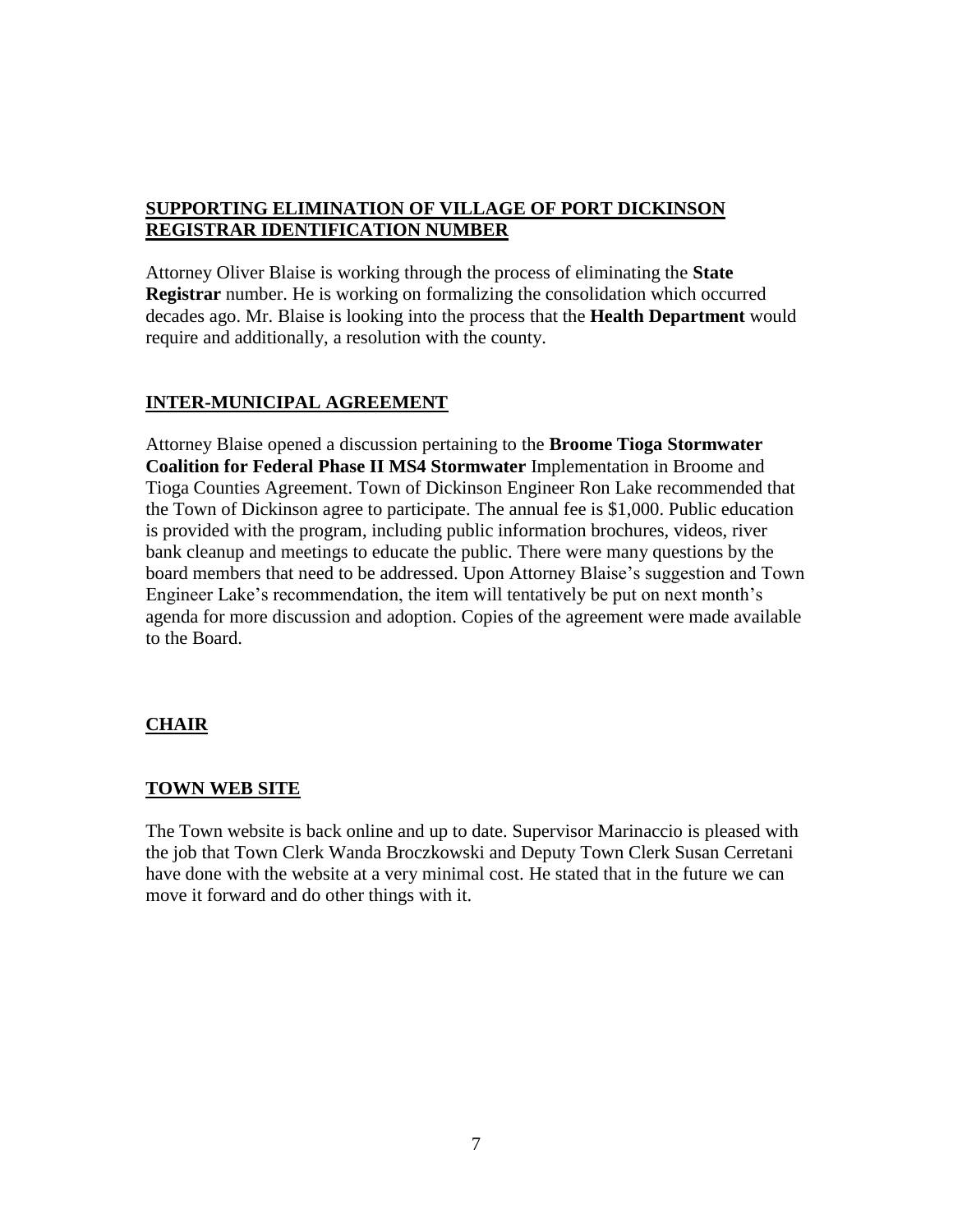## **NEW YORK ASSOCIATION OF TOWNS**

Supervisor Marinaccio is now going to be on the **Association of Towns and Villages** resolution committee which meets 3 or 4 times a year in Albany. However, we are not going to be involved with the new coalition focused on gas drilling. The new president of the **Association, Terry Kellogg**, has been reaching out to the towns that are very vocal and against what is going on in Albany and is trying to reach out to them. Mr. Marinaccio was not sure if Mr. Kellogg has made any headway but noted that they were at the last meeting of the **AOTV**, and that's a good sign.

## **BROOME COUNTY SHERIFF'S OFFICE REIMBURSEMENT REPORT**

Mr. Marinaccio produced a reimbursement report from the Sheriff's Department which covers the time period of Jan 1 – Mar 31. The total fees due to the Town of Dickinson for **Out of County Inmate Housing in the Public Safety Facility** during the first quarter of 2014 is \$6,662.92. These are the monies we receive for inmates at the jail to add to our fund. The numbers are down, primarily due to the fact that the jail is full with local prisoners. However, the Per Diem has gone up to \$7.97.

Attorney Blaise mentioned that he had a conversation with Sheriff Harder a few months ago who told him that we had actually gotten out of the business of importing prisoners which is where we used to make our money; we are now exporting prisoners.

# **PUBLIC WORKS – WATER & HIGHWAY DEPARTMENT**

- 1. Joel Kie, Highway Superintendent stated that the meeting that he and Dan Miller of the Water Department had with **BOCES** went well.
- 2. Apparently classes have been excavating and have removed wooded areas at **BOCES**. Approximately 2 acres of wooded area have been removed which in turn removes the buffer between neighbors. Neighbors are getting more water and mud. Supervisor Marinaccio would like to look into the situation further.
- 3. The Water Department has terminated at least 4 abandoned water services on Adams Street.
- 4. The Highway Department will be milling Hickory Road in preparation for paving. Parkway and Fazon Court and a section of John Street will be paved, and repairs will be made on Old Front Street.
- 5. Mr. Kie said that there were several truck breakdowns this week and there have been some repairs. The cost of the garbage truck repair was \$7,000.
- 6. Bid Specs for replacement of trucks have been developed to be not real expensive yet "Best Value".